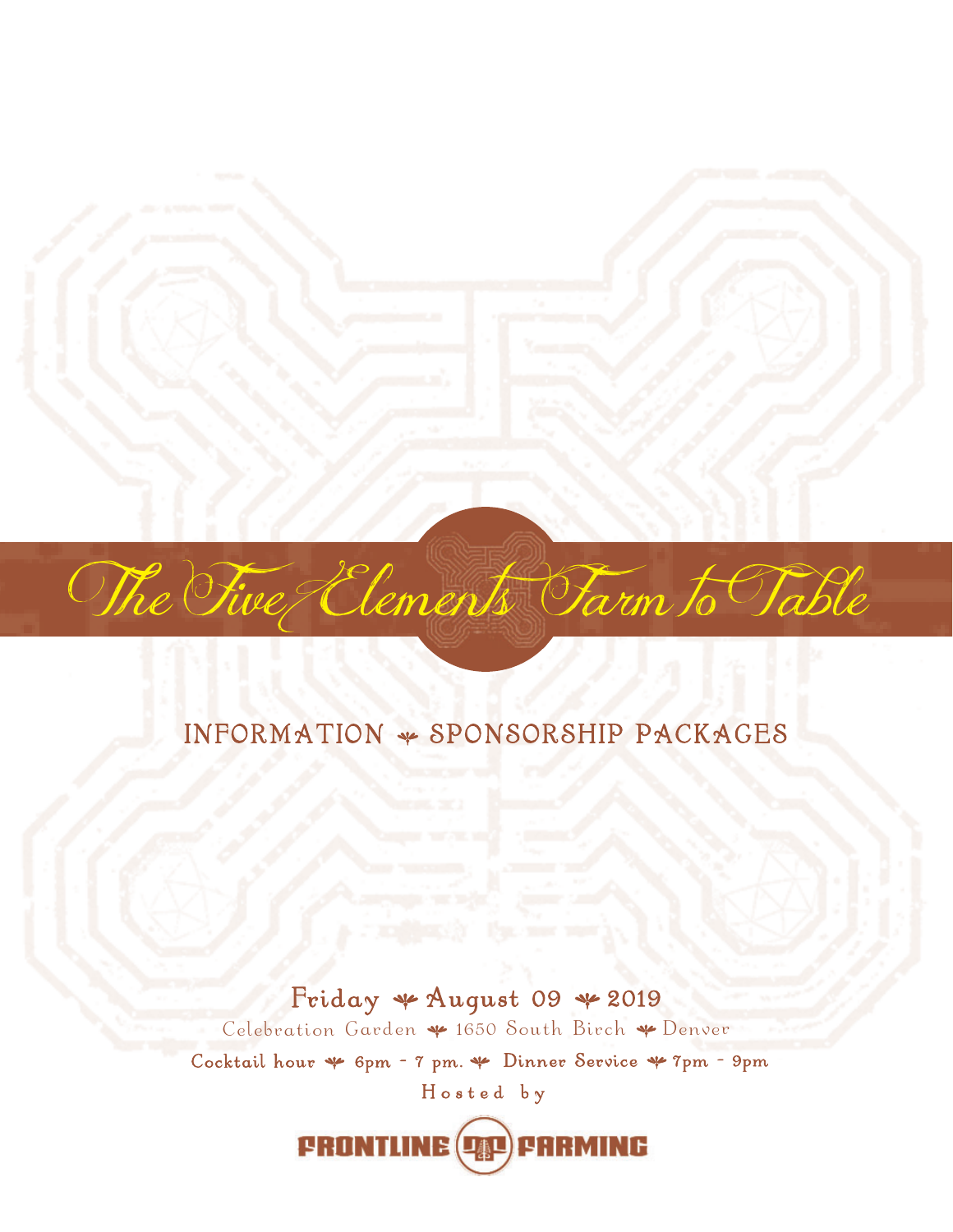Hosted by Friday  $\ast$  August 09  $\ast$  2019 Celebration Garden \* 1650 South Birch \* Denver Cocktail hour  $\psi$  6pm - 7 pm.  $\psi$  Dinner Service  $\psi$  7pm - 9pm

The Five Elements Farm to Table

## **FRONTLINE (DAL CARMING**

#### **The Five Elements Farm to Table**

Join us for our season's first Farm to Table dinner at Celebration Garden. The evening's dining experience features sumptuous courses aligned with the five elements of Earth, Fire, Wood, Water, and Metal, paired with libations. Our gardens will provide many of the local ingredients sourced for our chefs' original culinary creations. Our featured elemental chefs include Justin Resech of Festival Chef, Emily Green of Cibo Meals, and Jared Kendall of Thistle and Mint.

### **Featured Chefs & Culinary Connections**

Featured chefs committed to our Frontline Farming vision of organic, local produce available to all our communities, and sustainable farming that benefits our communities and our farmers, hail from these restaurant and hospitality venues. Find out more about their missions for beautiful & delicious foods in Colorado.





#### **Dinner \$125**

Proceeds from the Farm to Table dinner and Silent Auction help support our Healing Foods Program and Farmer Educational Series.

#### **Tickets to The Five Elements Farm to Table Dinner can be purchased online at FrontlineFarming.org/farm-to-table-series**

#### **Healing Foods Program**

More than a quarter of the produce grown on all our farms Monthly class series are offered at our various sites with a is donated to social service organizations through our Healing Foods Program. Some of the organizations we work with include Project Angel Heart, SafeHouse Denver, and Family Tree. In partnership with Denver Health, we identify twenty individuals dealing with extreme or terminal illnesses and deliver a weekly package of fresh produce to their doors.

#### **Farmer Education Program**

sliding scale payment option. No one is turned away for payment concerns. From adult learning to children's programming, classes follow relevant gardening topics with the seasons. Ranging from beekeeping to backyard chickens, to cover crops for your neighborhood garden, our educational series support local farming interests and sustainability.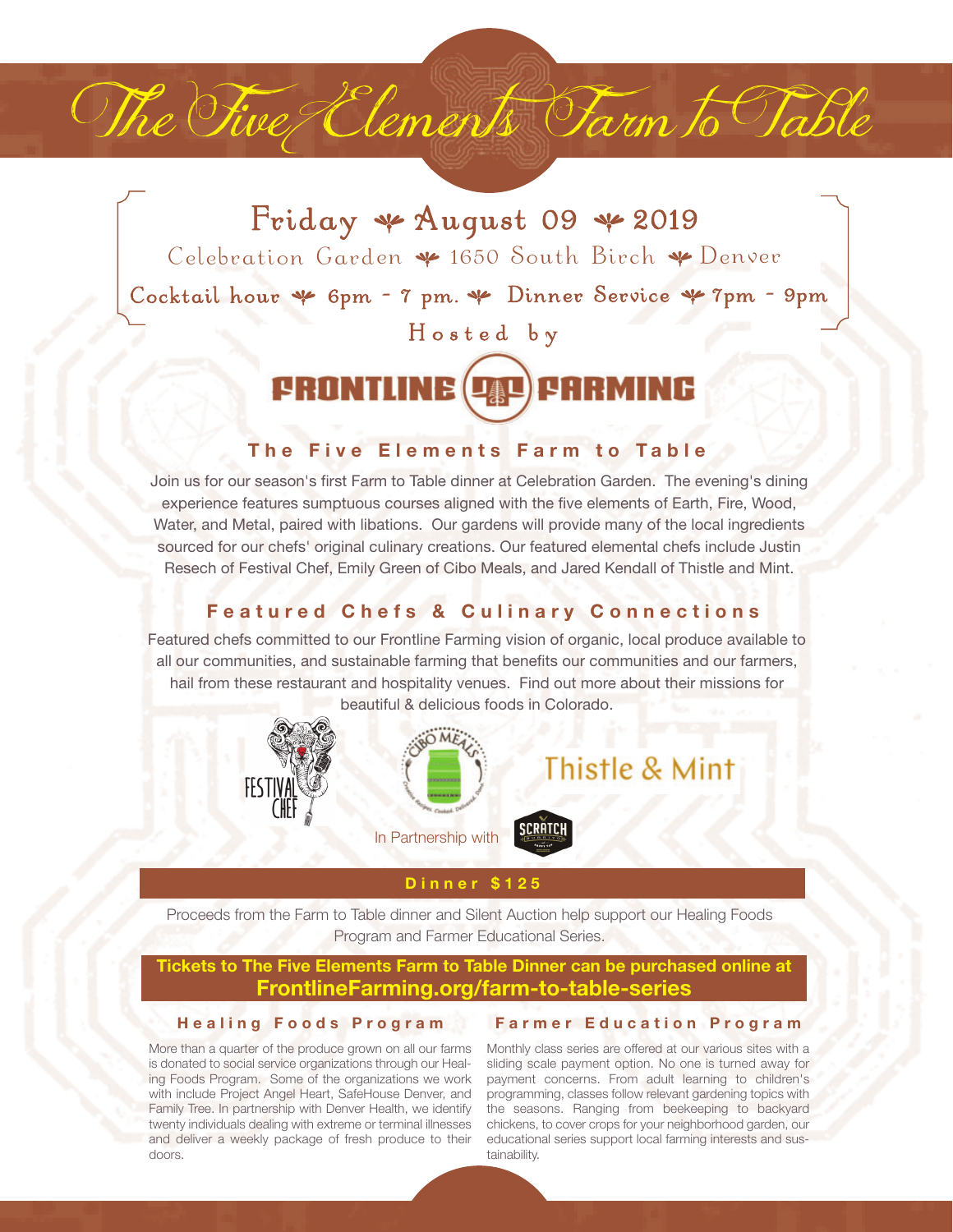

# Friday  $*$  August 09  $*$  2019 Celebration Garden \* 1650 South Birch \* Denver Cocktail hour  $\psi$  6pm - 7 pm.  $\Psi$  Dinner Service  $\Psi$  7pm - 9pm

The Five Clements Farm to Table

Metal for an evening of culinary delights paired with libations.

Sponorship Levels

Water \$5000







Fire \$1500







Metal \$500



• Logo on Digital Signage at Farm to Table Dinner and at the Harvest Festival • 12 seats with logo placement

• Invitation to speak during event program about your involvement with Frontline Farming

We invite you to partner with us as we host a special five-course dinning experience. Using our produce we will create 5 courses aligned with the 5 elements of Earth, Water, Fire, Wood and

- Presenting Sponsor recognition via social media, email outreach and website
- Logo on Digital Signage at Farm to Table Dinner and at the Harvest Festival
- 8 seats with logo placement

Sponsorship

- Recognition during event program
- Sponsor recognition via social media, email outreach and website
- 6 seats with logo placement
- Sponsor recognition via social media, email outreach and website
- 4 seats with logo placement
- Sponsor recognition via social media, email outreach and website
- 2 seats with logo placement
- Sponsor recognition via social media, email outreach and website